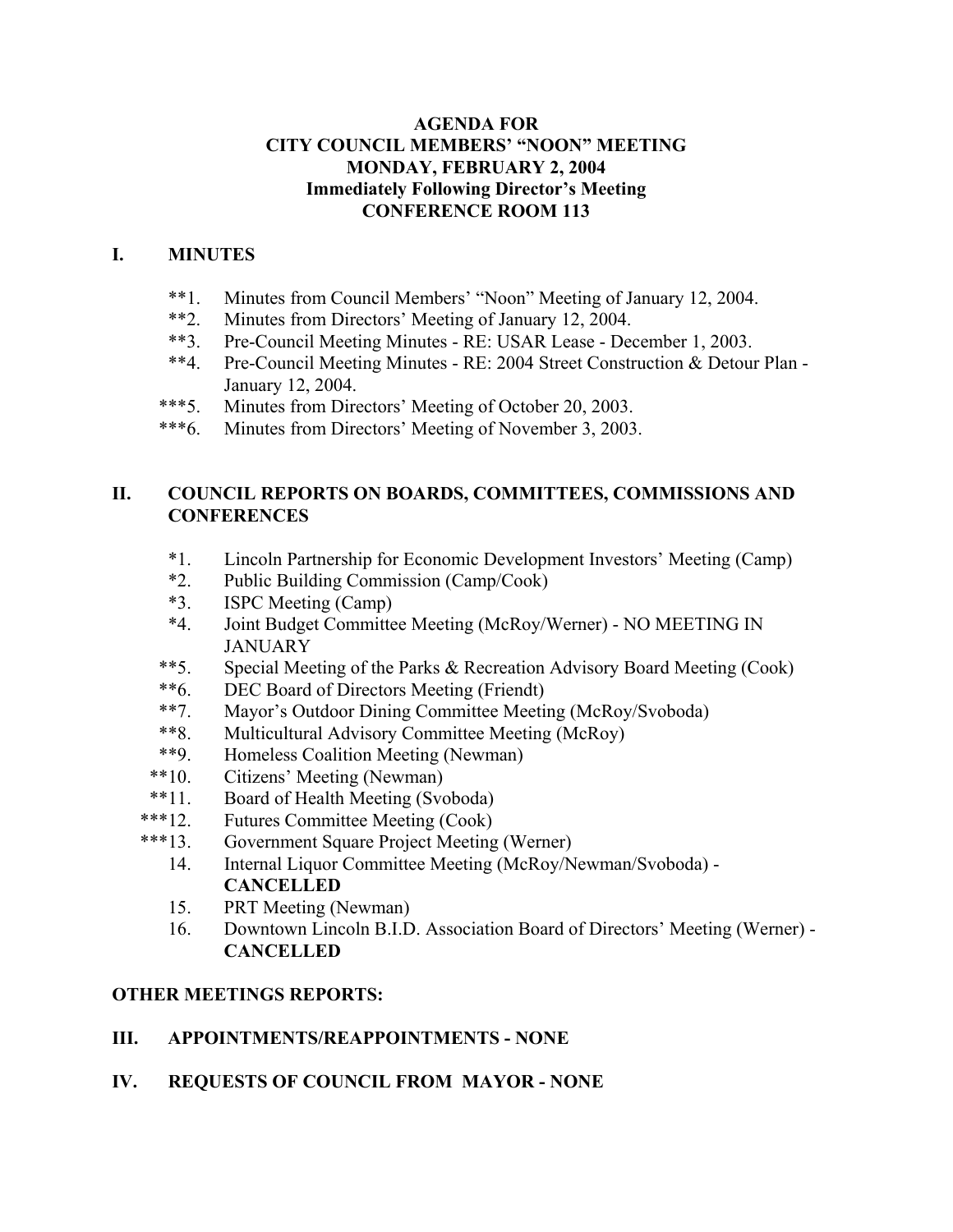### **V. MEETINGS/INVITATIONS**

- 1. The Lincoln Chamber of Commerce invites you to attend the following Ribbon Cuttings: - Please RSVP to Jaime Henning at 436-2354 or E-Mail:
	- A.) Cellular One, 620 N. 48<sup>th</sup> Street, Suite 200 on Friday, February 13, 2004 at 11:00 a.m.
	- B.) Home Depot,  $27<sup>th</sup>$  & Cornhusker on Wednesday, February 4, 2004 at 6:00 p.m. and - (Also received a personal VIP Invitation from Clyde Wilard, Store Manager & Jane Carmichael, HR Manager, The Home Depot inviting you to this ribbon cutting-(See Attached Invitation)
	- C.) Free My Time,  $40<sup>th</sup>$  & Old Cheney (At Hy-Vee Williamsburg) on Thursday, February 12, 2004 at 2:00 p.m.
- 2. The Annual Meeting of the YMCA of Lincoln, Nebraska for the election of new Board of Directors members and to celebrate the accomplishments of the Association on Thursday, February 5, 2004 at the Nebraska Club,  $20<sup>th</sup>$  Floor, U.S. Bank Building, 233 South  $13<sup>th</sup>$  Street - Social Time, 5:00 p.m. – Annual Meeting, 5:30 p.m. – RSVP by February  $2<sup>nd</sup>$  to 434-9205 or by E-Mail. – (See Invitation)
- 3. First National Bank Grand Opening of our new SouthPointe Pavilions location on Tuesday, February 3, 2004 - Ribbon/Cutting Ceremony at 5:15 p.m. — Open House from 5:00 p.m. to 7:00 p.m. - (See Invitation)
- 4. The Home Builders Association of Lincoln's Annual Installation Dinner originally scheduled for this evening (January  $26<sup>th</sup>$ ) has been postponed until Monday, February  $2<sup>nd</sup>$  - Home Builders Association of Lincoln Installation Dinner & Awards Ceremony - 6:00 p.m., Social – 7:00 p.m., Dinner – at UNL Champions Club – Please RSVP to 423-4225. – (Council received their copies of this Meeting Postponement & it was placed on the Attend Sheet for 1/26/04) (See Invitation)
- 5. CenterPointe, Inc. cordially invites you to our 30<sup>th</sup> Annual Meeting and Luncheon - Honored Guest & Featured Speaker Governor Mike Johanns - on Thursday, February 19, 2004 from 11:30 a.m. to 1:00 p.m. - at Embassy Suites Hotel, Regents Ballroom - \$25.00 per person - Please RSVP with the enclosed card by February  $13<sup>th</sup>$  - (See Invitation)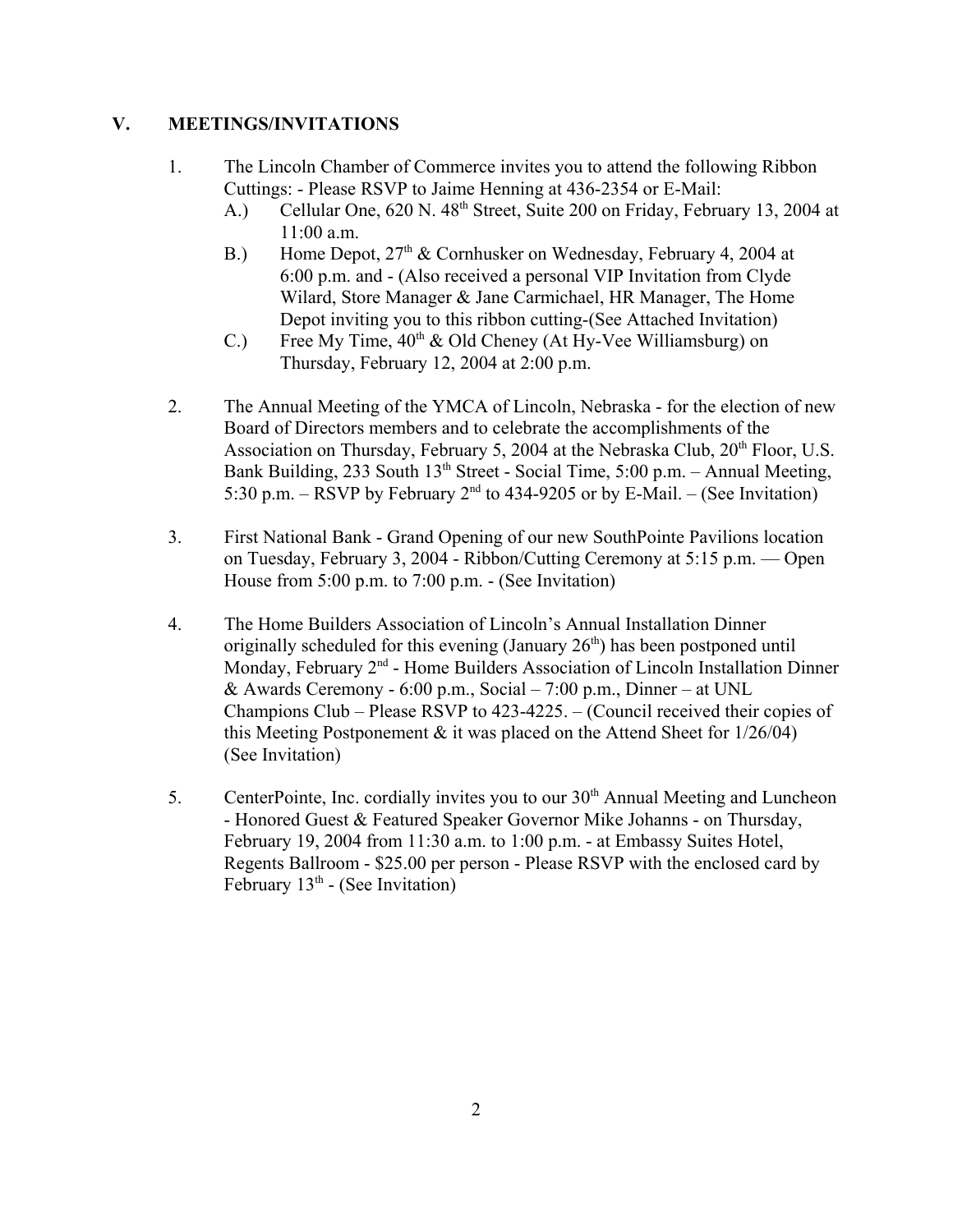# **VI. MISCELLANEOUS**

- 1. Discussion with Mayor Seng and Doug Ahlberg Coordinating Mayor's Absences with City Council Office.
- 2. Discussion on Pre-Council Schedules. (See Attachment)

### **VII. CITY COUNCIL MEMBERS**

### **VIII. ADJOURNMENT**

### **\*HELD OVER FROM JANUARY 12, 2004. \*\*HELD OVER FROM JANUARY 19, 2004. \*\*\*HELD OVER FROM JANUARY 26, 2004.**

ca020204/tjg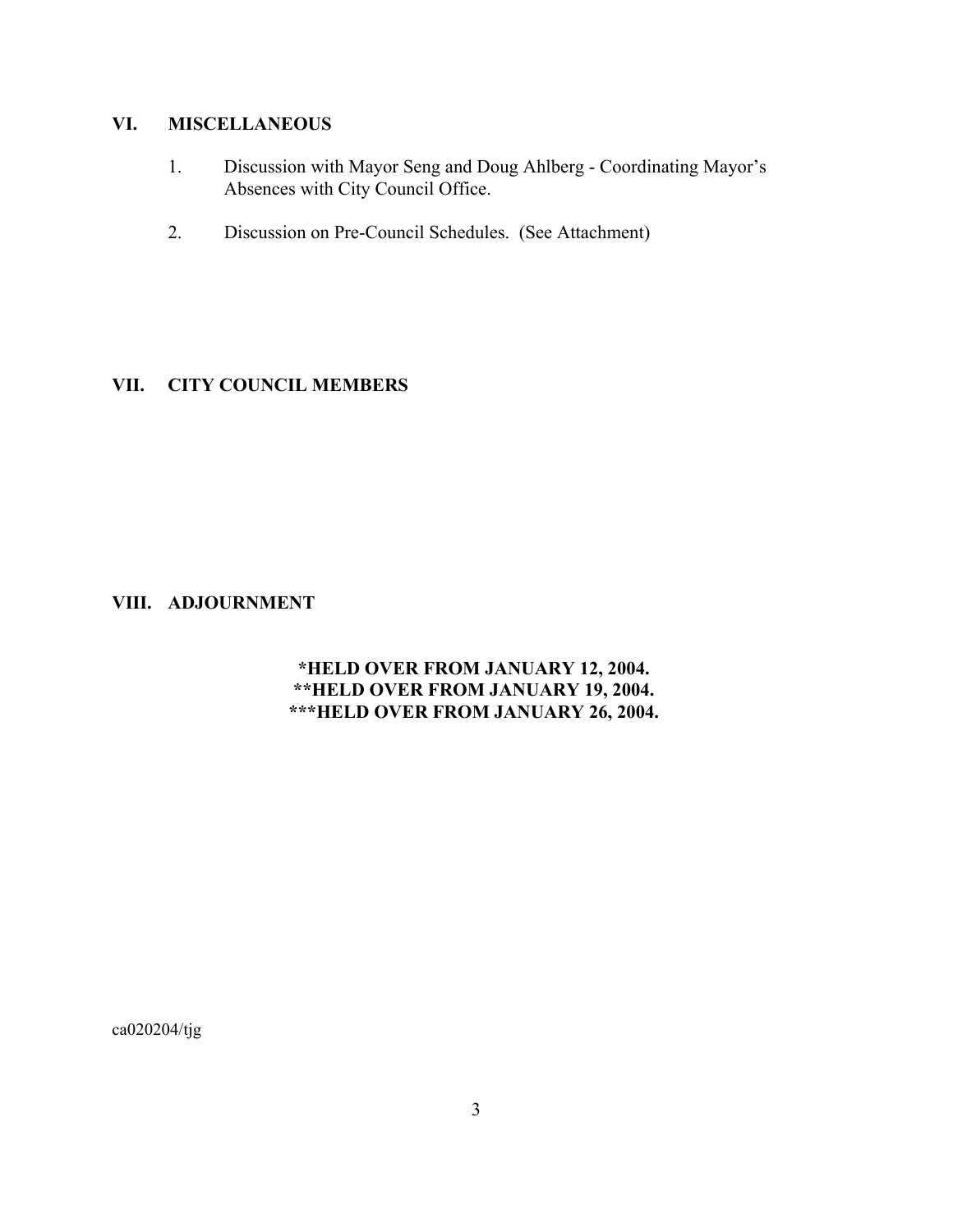## **MINUTES CITY COUNCIL MEMBERS' "NOON" MEETING MONDAY, FEBRUARY 2, 2004** *CONFERENCE ROOM 113*

*Council Members Present:* Jon Camp, Chair; Terry Werner, Vice-Chair; Jonathan Cook, Glenn Friendt, Annette McRoy, Patte Newman, Ken Svoboda; (Arrived Late - After Minutes Approval) ABSENT: None

*Others Present:* Mark Bowen, Cori Kielty, Mayor's Office; Dana Roper, City Attorney*;* Joan Ray Council Secretary; Diane Gonzolas, Director, CIC (sat in briefly); Doug Ahlberg, Emergency Services Director; Darrell Podany, Aide to Council Members Camp, Friendt and Svoboda; Nate Jenkins, Lincoln *Journal Star* representative.

### **I MINUTES**

- \*\*1. Minutes from Council Members' "Noon" Meeting of January 12, 2004.
- \*\*2. Minutes from Directors' Meeting of January 12, 2004.
- \*\*3. Pre-Council Meeting Minutes RE: USAR Lease December 1, 2003.
- \*\*4. Pre-Council Meeting Minutes RE: 2004 Street Construction & Detour Plan January 12, 2004.
- \*\*\*5. Minutes from Directors' Meeting of October 20, 2003.
- \*\*\*6. Minutes from Directors' Meeting of November 3, 2003.

 $(*$ <sup>\*</sup>/\*\*\* - Carried Over from January 19th and  $26<sup>th</sup>$  "Noon" Meetings)

Chair Camp requested a motion to approve the above-listed minutes. Terry Werner moved approval of the minutes, as presented. The motion was seconded by Annette McRoy and carried by unanimous consensus of the Council Members present (6-0).

Chair Camp brought **Item 1 from the Miscellaneous Section** of the Agenda forward for Discussion in order to accommodate Mr. Doug Ahlberg's schedule. Mr. Camp had a concern that the City should have an established procedure in place for the notification of the Council Chair of any absence of the Mayor. He felt this should be done in order that there be an established and clearly defined chain of command in place should there be any sort of emergency that might require a response during the Mayor's absence. This issue was discussed at length with Mayoral staff indicating that the Mayor had agreed to notify the Chair and Vice-Chair of any impending absences.

Mr. Ahlberg noted that there is a procedure in place in contacting the Mayor and Council persons during emergency situations. He noted that there is a protocol check list for use anytime there is an emergency situation that could affect the City or County whether that would be flooding or severe weather conditions -any emergency situation. This list includes the necessary phone numbers for contacting every elected official that would need to be notified through the chain of command. He explained that notification would be well in advance of any event that is anticipated.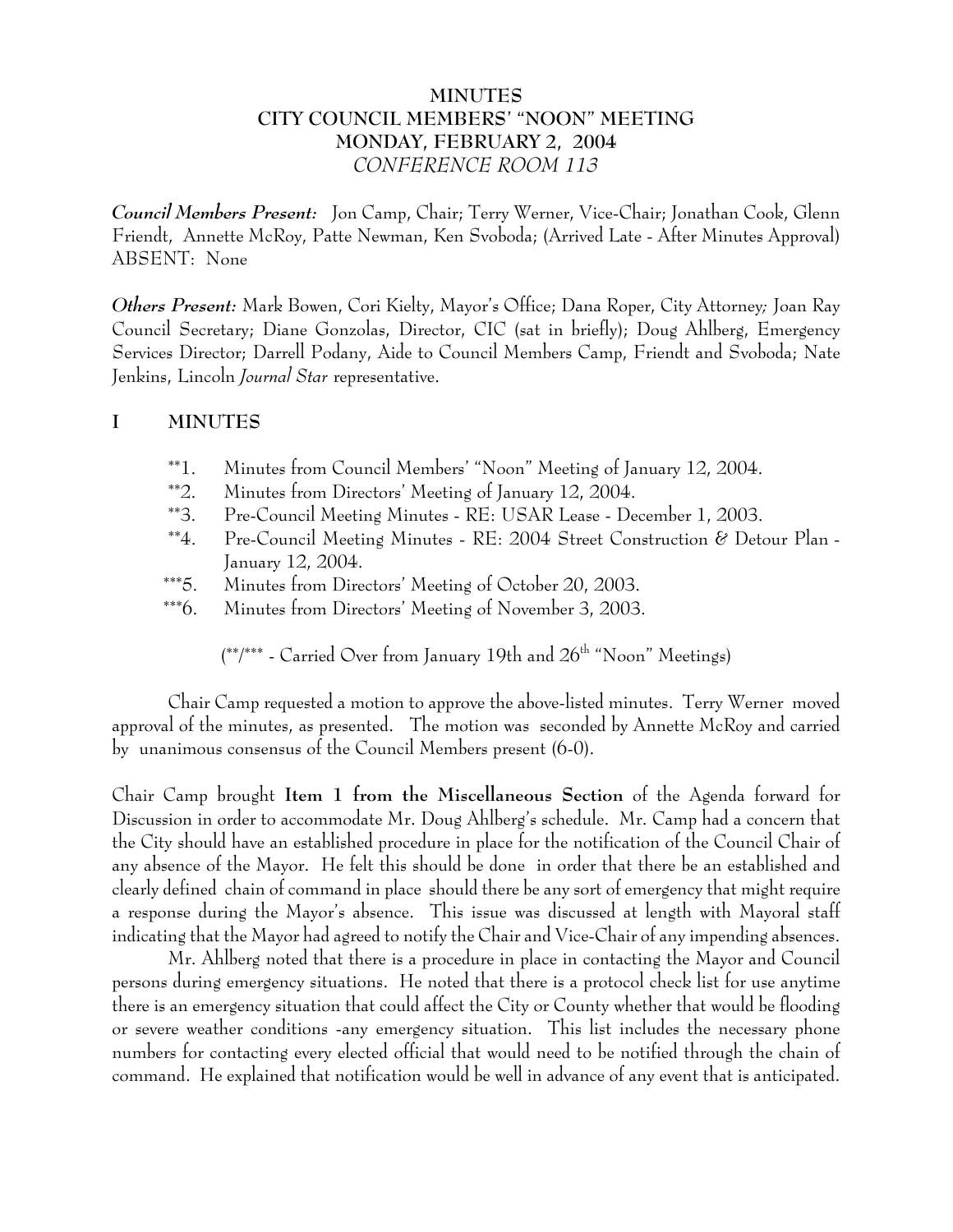He added that he would be more diligent in notifying Council as well as the Mayor's Office when he himself would be out of town. Mr. Ahlberg informed the Council that during his absences, Kerry Eagan, the County Administrative Officer, was Mr. Ahlberg's "back-up" for any emergency situation that might arise. He added that the 911 Dispatch Center would also always know his whereabouts in case of an emergency situation.

It was determined, after considerable discussion, that Mr. Mark Bowen would draft a written policy on notification procedures which would be submitted to and reviewed by Council to ensure that an effective procedure is in place for notification of elected officials in the event of any emergency that might arise.

# **II. COUNCIL REPORTS ON BOARDS, COMMITTEES, COMMISSIONS AND CONFERENCES -**

- \*1. LINCOLN PARTNERSHIP FOR ECONOMIC DEVELOPMENT INVESTORS' MEETING (Camp) No Report
- \*2. PUBLIC BUILDING COMMISSION (Camp/Cook) No Report

\*3. ISPC(Camp) Mr. Camp did not attend, but had read the minutes. The one thing that he wanted to comment on was that there will be a \$115,000 contract for work to remodel the I.S. facilities. He supposed that that would come under the PBC Budget. But that is a major item that will be brought forward at Budget Time.

## \*4. JOINT BUDGET COMMITTEE (McRoy/Werner) - NO MEETING IN JANUARY

 \*\*5. SPECIAL MEETING OF THE PARKS & RECREATION ADVISORY BOARD (Cook) Mr. Cook reported this meeting had been held to discuss the Parks & Rec C.I.P., which will be presented at the Town Hall Meeting on March  $1<sup>st</sup>$  (the re-scheduled snow-date). It was just an update to the Board on information that would be presented to the public at the C.I.P. meeting.

 \*\*6. DEC BOARD OF DIRECTORS (Friendt) Mr. Friendt reported that the Board met at the new Salt Valley Generating Station and there had been a tour at that time as well. They had just gotten the occupancy permit the week before. Mr. Friendt passed out photos of the aerial view of the facility.

The purpose of the meeting was to elect officers for the year 2004. Mr. Friendt was elected President of the Board. Mr. Bernie Heier was elected Vice-President; Steve Masters will continue as Secretary-Treasurer; Shelly Sahling-Zart will continue as the Assistant Secretary. The financial report was reviewed. The year ended on a positive note, even though we were behind the curve in November, because the Fall had been so nice, but December brought everything up and we had \$19,000.00 in net revenue over budget.

We're still struggling with natural gas costs because we're using more and more natural gas as part of our energy mix. The new Salt Valley Generating Station will be gas fired because basically, the turbines are modified 747 jet engines. This is a second generation in a combined cycle plant. They burn gas in the jet engines, which turns the turbines and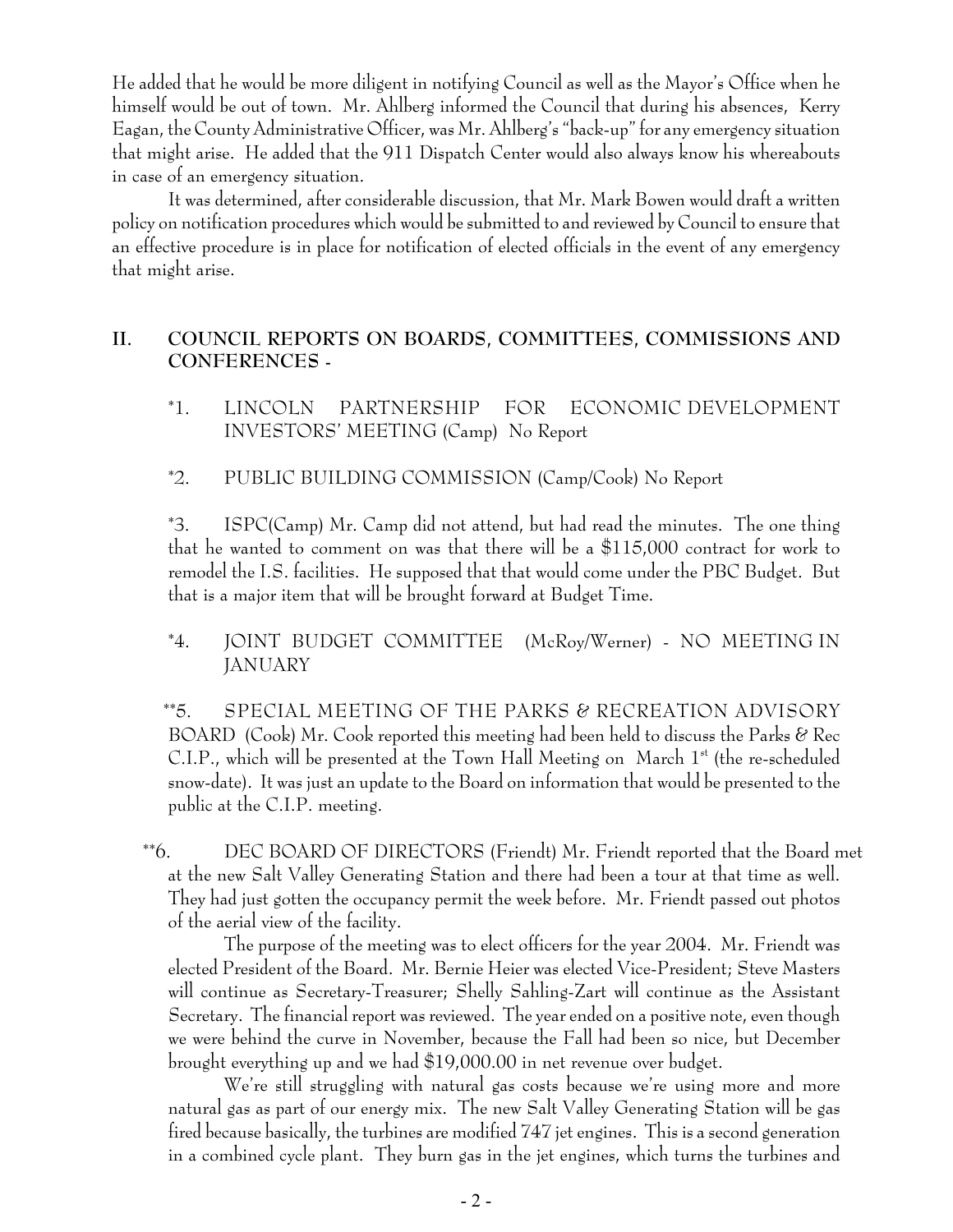creates electricity. But then, they use the heat coming off the jet engines to actually heat steam and get additional energy from the same output, so, it should be pretty efficient. We also discussed the design  $\mathscr E$  how the jet engines could be taken apart and repaired and replaced.

Sometime soon, Mr. Friendt believed it would be in April, there will be an opportunity for an open house. He highly recommended that any one who could, should go out and take a look - noting that it's pretty "cool" state of the art stuff.

Mr. Friendt continued his report, noting that they had also discussed the fact that the DEC and the City entered into a joint project to run fiber optics from this building through to the "K" Street Complex at  $8^{\text{th}}$  & "K" Streets, but with a stop along the way at the DEC sub-station generating station on the southwest corner of  $9<sup>th</sup>$  and "K" Streets. Now they are able to control the heating and cooling of this building from that building with fiber optics technology.

 \*\*7. MAYOR'S OUTDOOR DINING COMMITTEE (McRoy/Svoboda) Ms. McRoy stated that they had special meetings to see how the recently revised Outdoor Dining Committee Recommendations would jibe with the Smoking Ban Ordinance proposals. She did not get to both of the special meetings, but the recommendations have been forwarded to the Mayor's Office. The e-mails on these updates should be sent to all of the Council Members. [Staff indicated that this would be done] Ms. McRoy decided to continue this report next week so she could offer a more thorough discussion on the interdependence between the Smoking Ban and the Outdoor Dining Committee's concerns. Ms. McRoy requested that all the Council Members receive the Outdoor Design e-mail from Jeff Cole. Ms. Ray indicated that she would send each Council Member a copy of that e-mail.

Mr. Camp took this opportunity to ask Mr. Roper if there was something being drafted by the Law Department regarding the smoking ban which would address technical corrections to that ordinance. He noted that the preamble was one point with which he particularly had a concern. He asked Mr. Roper if something might be put together in the next month or two for a technical corrections bill. Mr. Roper stated that if that was Council's wish, it would be done. Mr. Camp felt some fine-tuning might be necessary. It was decided that this might require further discussion.

Mr. Roper reported that the item the Committee dealt with was to adopt a definition comparable to the smoking ordinance on bars....there would have to be 60% of income from food, because they didn't want bars just being on the sidewalk - the establishment would have to be a restaurant. So, they were making a distinction between bars and sidewalk cafes, and were trying to coordinate those definitions.

#### \*\*8. MULTICULTURAL ADVISORY COMMITTEE (McRoy) No Report

 \*\*9. HOMELESS COALITION (Newman) Ms. Newman reported that the Coalition had met on January  $15^{th}$ . She stated that Matt Talbot is doing another vision screening, which is filling up quickly. They're also actually offering yoga classes now with grant monies they obtained for that purpose.

There was a question about DayWatch. Apparently there is a Task Force and they're looking at two options: One being keeping it `as is'; the other would be to "divvy" everything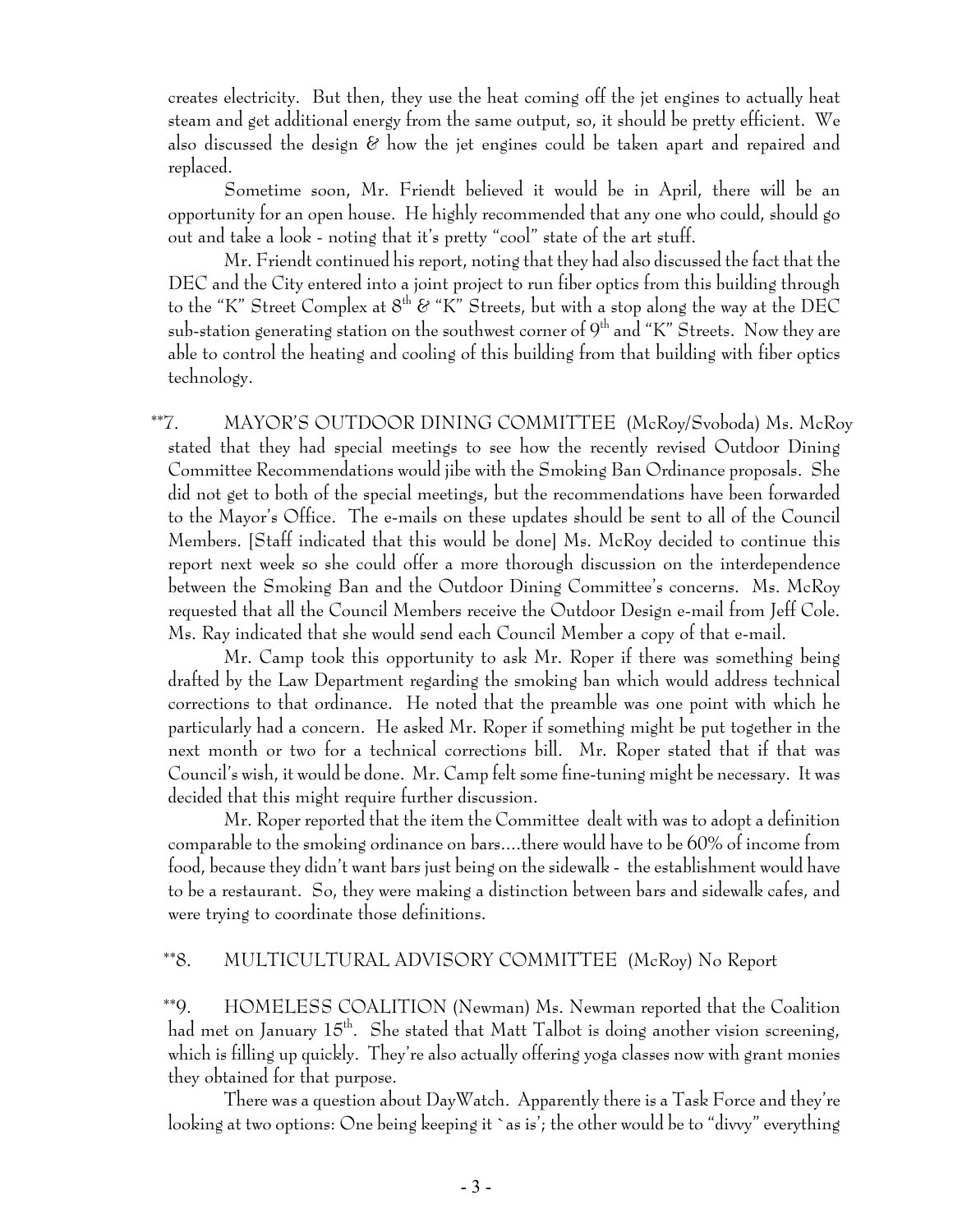up among other agencies. Ms. McRoy noted that those meetings had been held on Monday, the same day that Council had their formal Council Meetings....she wondered if this wasn't deliberately done to make sure that no Council Members would show up. She noted that she had, however, had the opportunity to discuss this at the Matt Talbot Board of Directors' Meeting (since she is a member of that Board). It was discussed at the meeting and they agreed, as a Board, to explore options of taking some of the services from DayWatch. It appears that that is what the community wants and is asking for. The Director of Matt Talbot was asked to do that. We can't offer showers and laundry at Matt Talbot, but we would be taking over the management of the DayWatch program and hire new staff and manage it under the auspices of the Matt Talbot organization. Nothing is set in stone; we'll be talking about it at our Board Retreat in March.

Ms. McRoy noted that the Board is attuned to explore possibilities. The Board voted to continue to allow staff to explore any options, because we want to be of service to the community.

Ms. Newman noted that one thing that was brought to the Board's attention was that a lot of people had not paid their dues for last year (including the last City Council representative). Mr. Werner (the last City rep) apparently had not given the billing to Council Staff to be paid. Ms. Newman indicated that she would get the current billing to Staff. Ms. Ray indicated that she would pay dues for both years if she had the billing for those years. Ms. Newman thanked Ms. Ray.

- \*\*10. CITIZENS' MEETING (Newman) Ms. Newman reported that they had a small crowd - about a dozen people. She had learned something new...they apparently have a workshop for crime free multi-housing. So, it's not just neighborhoods, but it's also for landlords with tips on how they can keep their rentals crime free.
- \*\*11. BOARD OF HEALTH (Svoboda) Mr. Svoboda indicated that the meeting had been mostly a "Cry In Your Soup" event and he had no report.
- \*\*\*12. FUTURES COMMITTEE (Cook) Mr. Cook reported that the topic at this meeting had been de-accessioning community art. What do we do when someone has given art to the City when that piece of art is no longer something that we want. What is the process that we go through to get rid of it? Do we give it back to the donor; do they get "first dibs" on it? Do we auction it off in a certain way...what is our process? We don't really have one, but there are galleries and other institutions that have policies and so the City is going to put in place a more formal policy on this matter.

Of course, what brought this up is the bicycle sculptures. That whole process was not done in a very formal way. We put them out there on City right-of-way and now that they've gone through the auction, there are some people who are offering them back to the City. Then the City Council will have to go through a process of accepting them if they're given to us. But, what if they are loaned to the City? Then there is a different process that requires City Council approval also. What happens then, at the end of the loaned time period, what happens to the art work? It's a lot more complicated than many people initially thought. So, we're working on a formal procedure to answer these questions.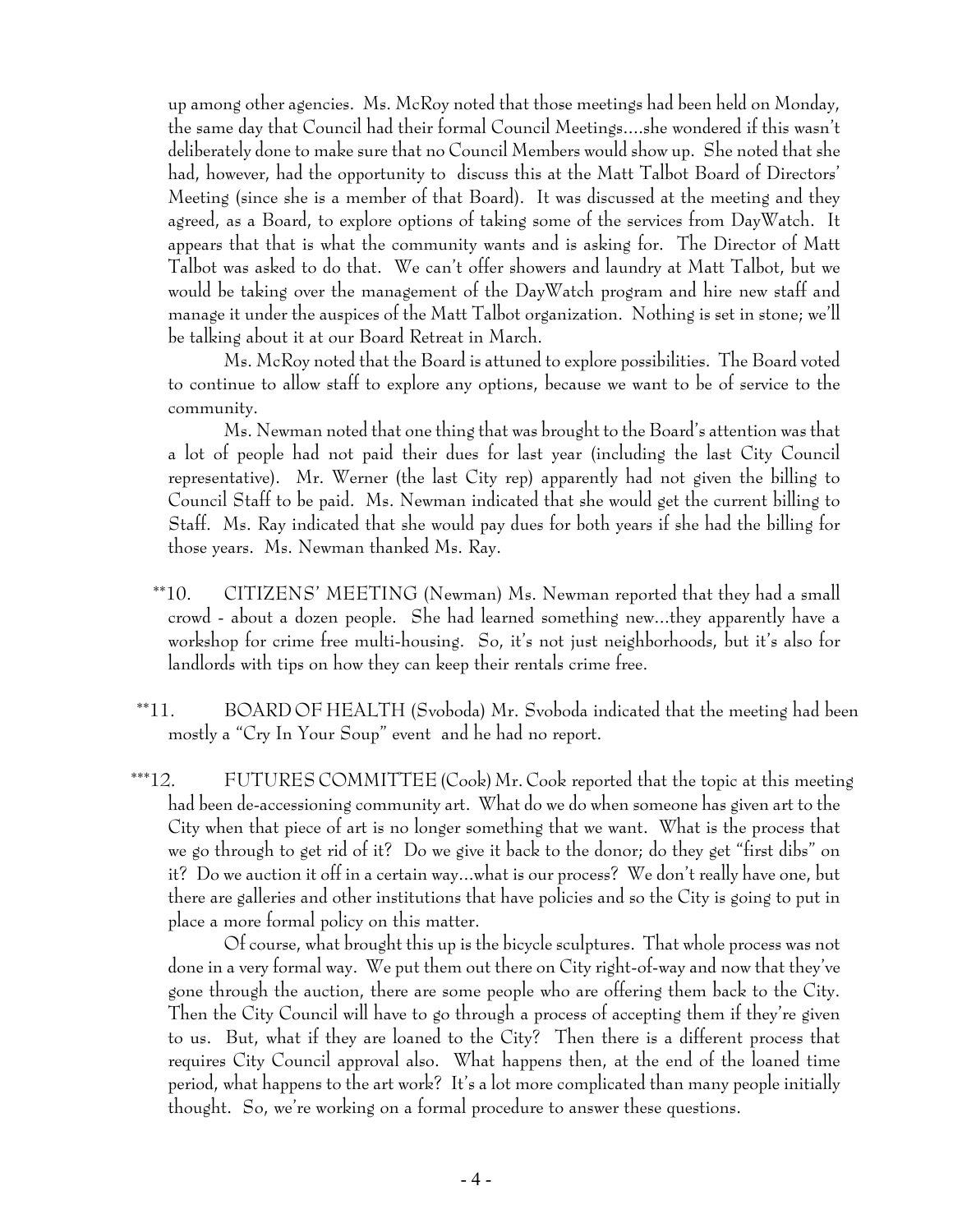\*\*\*13. GOVERNMENT SQUARE PROJECT MEETING (Werner) Mr. Werner had no idea what this meeting was called to address and requested further information from Staff. [This was an extension of a DLA Committee - an informational meeting. The area referenced covers the downtown block which formerly housed government buildings including Old City Hall and the Old Federal Building]

# 14. INTERNAL LIQUOR COMMITTEE (McRoy/Newman/Svoboda) - **CANCELLED**

- 15. PRT (Newman) Ms. Newman reported that several areas on Cornhusker are being cleaned up. and had been discussed
- 16. DOWNTOWN LINCOLN B.I.D. ASSOCIATION BOARD OF DIRECTORS' MEETING (Werner) - **CANCELLED**

OTHER MEETINGS - Ms. Newman reported that on January  $13<sup>th</sup>$  she had gone to the Lower Platte River Corridor Alliance Meeting at the NRD. This was interesting. They had NRD Directors from Saunders, Sarpy, and Cass Counties and from all around the area. One of the things that they discussed was that they wanted to get an area Regional Water Utility Board which would include Cass County and the NRD/South Bend/Louisville. She noted that in her mind, a little red flag went up as they were talking about copper corrosion and talking about water supply and wastewater and that they may have to access some of Lincoln's water. It is something that we should keep an eye on.

Mr. Bowen stated that this has been an on-going issue for a number of years now. They have water quality problems and one of the things they've talked about off and on many times is the option of just buying Lincoln's water.

Ms. Newman commented that this was a very interesting meeting and she volunteered to be the Council liaison for these quarterly meetings. Council agreed to her offer.

Ms. Newman reported that she also went to a meeting on January 24<sup>th</sup> - The Community Services Initiative. What Council should know is that they did get a grant to have an informational referral. It's like the IRA system. It's a computer system that the different Human Services agencies can tap into. The benefit of this is it does not violate any HIPPA Standards. What they can do is put the data in so that we have a good number on what the Human Service needs of the community are, including the needs of homeless. With this system, we are not double-counting people and resources can be most efficiently used while maintaining the privacy of the individuals being served.

Mr. Friendt reported that the Affordable Housing Steering Committee had met at what was billed as sort of it's final meeting before the report. He did not think that he was the only one on the Steering Committee who was a little perplexed because we spent 12-14 months getting input and weighing options and using stickers and surveying people - then at this meeting, the stated that they weren't actually going to use the priorities or look at the prioritization of the challenges of affordable housing, but were going to write a narrative type report.

 Mr. Friendt stated that they provided some data which he passed out to Council Members. He added that they spent most of the meeting trying to figure out what this information meant, because it doesn't appear to be comparative, so, it was hard to deduce what this data actually said. ,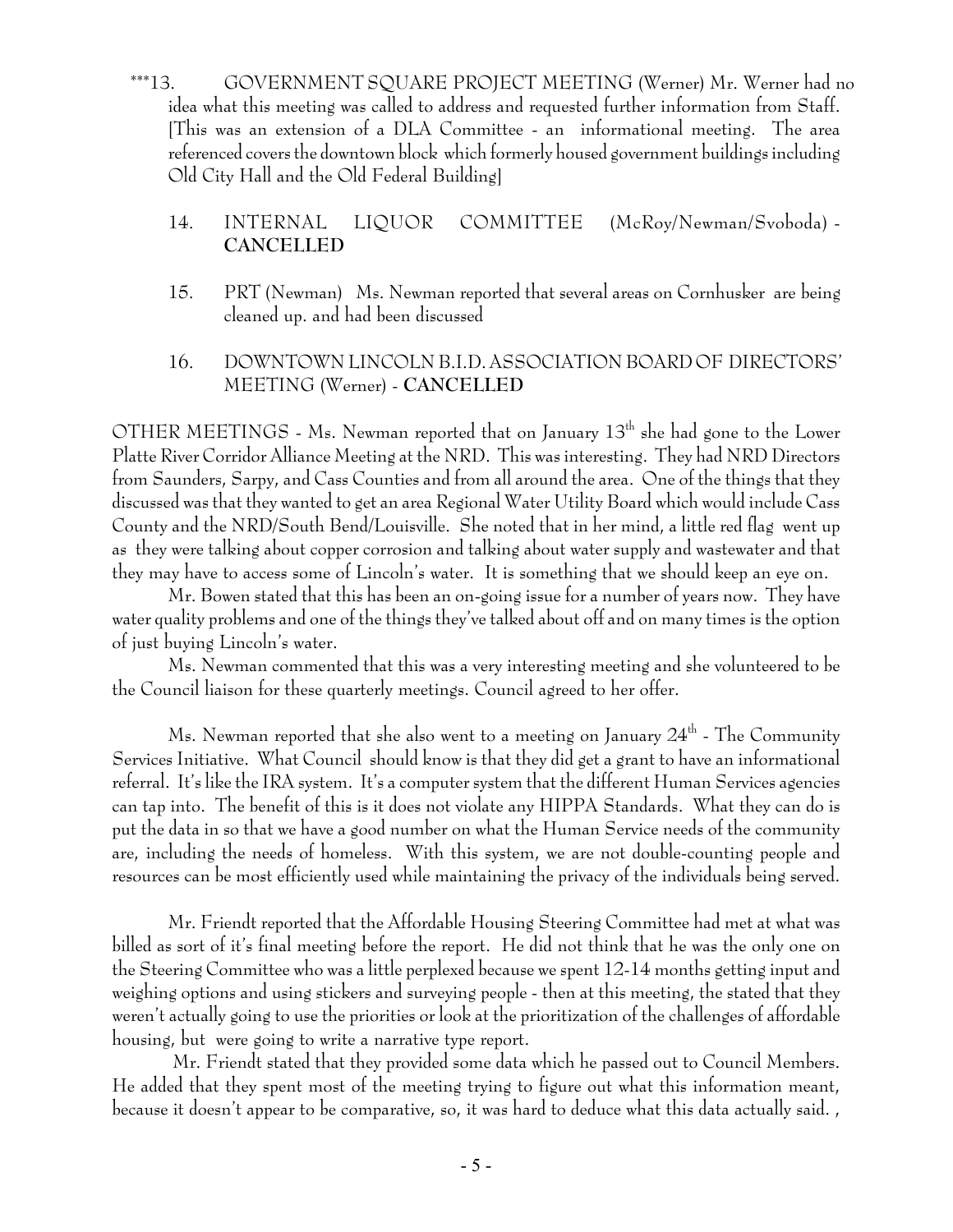and there were disagreements on that. He added that he would be intrigued to see the report. He said he felt it would end up being an Urban Development Department report on affordable housing.

Ms. Newman asked if they had discussed lot prices? Mr. Friendt answered that in the course of a year or so, they had. They had talked about a lot of things. The list had been so extensive that was why (or so he had thought) they had gone through the prioritization process. He did not know how the City could attack the problem unless we can get focused on a few things that we can address.

Mr. Werner commented that you have to love those committees that go for a year and then do nothing. Mr. Friendt commented that he sensed a lot of frustration at that meeting.

Ms. Newman asked what "affordable housing" actually meant? Mr. Friendt stated that he did not see that the Committee had ever come to a clear-cut consensus on that - whether we were talking about "low-income housing" (because that is where it seemed most of the data indicated a need) versus "affordable housing". Mr. Cook asked if they were talking about owner-occupancy or rentals? Mr. Friendt stated that both were included in the discussion. He stated that some of the committee members were looking for this data in comparison to benchmark cities, which we did not do, even at the very end when we were discussing being a university town and how that would affect the data. We felt like we could compare to other university towns, but this was not done. Council will see the data in the report.

### **III. APPOINTMENTS/REAPPOINTMENTS -** None

**IV. REQUESTS OF COUNCIL FROM MAYOR** - [FYI - *Historical Update*: This portion of the Agenda used to include requests from the Mayor's Office for Council Members to speak at or attend functions at which the Mayor could not be present. It might be noted that any scheduled out-of-town engagements that would result in the Mayor's absence would/could be noted here. Legislative Updates used to be presented at Pre-Council Meetings with the Mayor's Office providing Minutes coverage].

Mr. Bowen commented that he had a number of things to mention. First the Street/Roads and Trails Committee has had a couple of workshops. Members from that committee will be contacting various Council Members to discuss some of those workshops. Their Steering Committee will be meeting this week. We'll know a lot more how they will proceed after that meeting. Be prepared for someone from that group to be contacting you individually.

Mr. Friendt asked if they had new or different ideas about this infrastructure problem versus what we got before? Mr. Bowen answered that what they are trying to put together is a menu of selections for Council to consider. They'll have a group of different types of packages to present to see how you feel about the different options.

Mr. Bowen commented that about two weeks ago, Council received in their packet a memo on Fire Leasing. He hoped everyone had had an opportunity to look that over. He asked what they would like the next step to be. Is the memo enough? Would you like a pre-council? What is it that you would like to do? Mr. Friendt stated that he felt it was time to have the conversation in the Chambers. He noted that the Council has been talking about it, or at least it's been on the backburner, for some time. He did have one question regarding a budgeting point: where, if we agree to go ahead at any level, does that fit in to the coming years budget? Usually leasing would be in the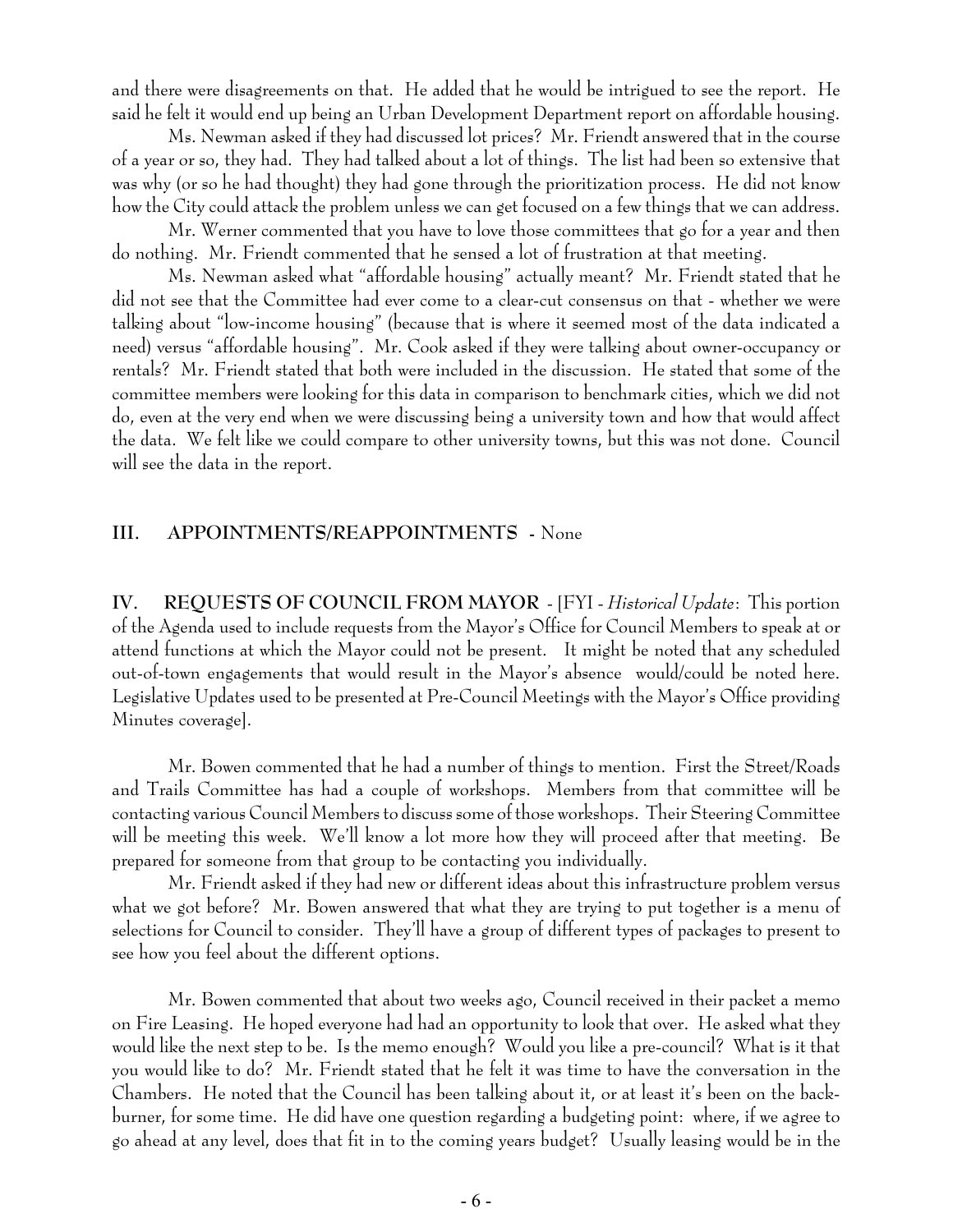Operating Budget vs. this being a C.I.P. expenditure. Mr. Bowen stated that that is correct and that is what they would like to determine. He added that when this discussion on leasing began about two years ago, they had identified money at that time for leasing. But that is what they want to get a feel for - how we will plan for that.

Mr. Camp commented that he would still like to have a review of the whole system before we start adding more fire trucks. He thought that before you buy equipment, you should have a plan on how to deploy it. If we send an ambulance instead of a fire truck on QRTs - will we need as much heavy equipment? He wanted a review the Fire Stations system. He would like to have better Fire Prevention instead of focusing on Fire Fighting. Mr. Camp still wanted the study.

 Mr. Svoboda stated that he had appreciated the cost analysis that Council had received from Finance and the Fire Department. He was quite pleased with the way it was put together...it clearly explained exactly where the needs were and when that vehicle becomes an expense as opposed to an appreciable item. He liked the format.

Mr. Bowen asked about the Police-Fire Pension issue. He had talked with Don Taute who, last Friday, had met with a union attorney to review the proposed language. Mr. Bowen had given Council a draft of the contract. The union attorney had a few minor corrections that he explained to Mr. Taute. Mr. Bowen asked if the whole Council would like a memo on the issue, or would they like a pre-council? Or we can go before the full Council at meeting since we have had the public hearing. Mr. Friendt noted that it would be good to have a summary memo which Council could review. Then, based on that, we could determine whether or not we'd like further conversation on it. Right now, he felt he would like a pre-council on the issue. It was agreed to provide Council with a summary memo and then they would decide if they would like further information at a pre-council.

Mr. Bowen then passed out for review the Legislative Session Bill listing. This was discussed briefly and it was decided to review this at a future "Noon" Meeting. [A copy of the listing is on file in the Council Office]

# **V. MEETINGS/INVITATIONS** - Noted Without Significant Comment.

# **VI. MISCELLANEOUS -**

- 1. Discussion with Mayor Seng and Doug Ahlberg Coordinating Mayor's Absences with City Council Office. [See discussion above on Page 1. Mayor Seng addressed this issue at the Directors' Meeting and was not in attendance at the "Noon" Meeting]
- 2. Discussion on Pre-Council Schedules. This discussion was engaged briefly by Council, as shown above under Requests of Council from Mayor.